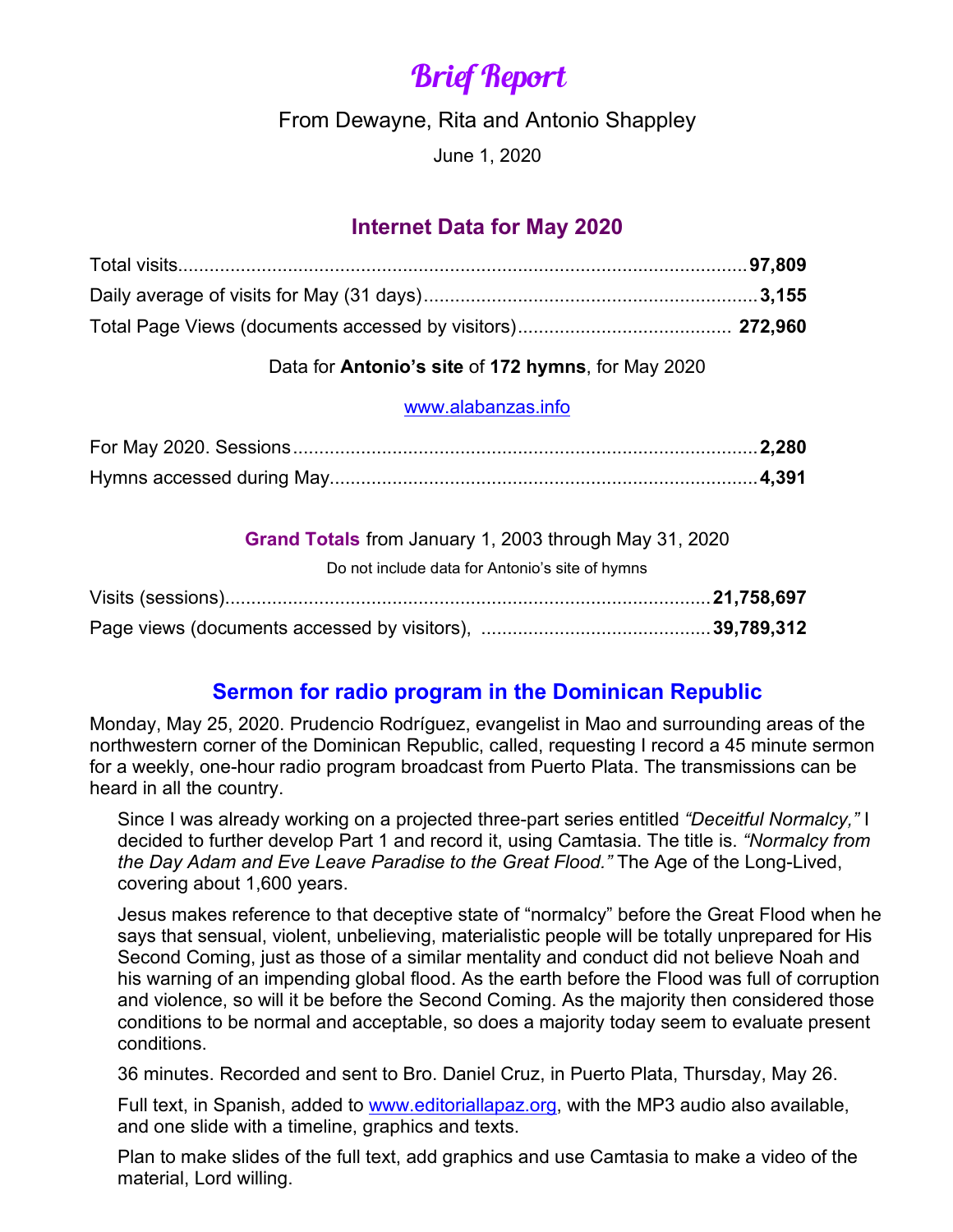See the first attachment below for the **English version** of the one slide created thus far.

### Bayamon, Puerto Rico church continues providing digital content for members and others

### A 30 minute, weekly radio program to begin, in June, in Puerto Rico

The second attachment below is a screenshot of Bro. **Raúl Rosario,** of the Bayamon church, during the live broadcast of the virtual service, Sunday morning, May 31. **Jorge Ginés**, deacon, directed the service and presided over the Lord's table. **Rafael Torres**, deacon, led in songs.

Raul's sermon was entitled *"Press on to the Goal."* The format of using slides and other graphical elements, with a small to medium size picture of the speaker, instead of a full-face presence all the time, is, in my opinion, esthetically pleasing.

We have known Raúl since he was about 14 years old.

An MD by profession, Raúl and his family are very active in works of the church. He has taken the initiative to obtain a **30 minute slot**, at **9:30 a.m**., **Saturday mornings**, on **AM Station WIAC**, at a **cost** of **\$125 a program**. As per our conversation a few days ago, some congregations in Puerto Rico have already assured financing for the first four months. Preaching brethren will cooperate in this evangelistic outreach.

During our 50 years in Puerto Rico, **WIAC** was one of three stations where we had radio programs for a total of about 28 years.

#### Tennis and dress shoes, medicines, supplements, clothing and printed material arrive in Venezuela

The third attachment is a photograph of brethren opening some of the 32 boxes shipped to Venezuela earlier this year.

**Sis. Priscilla Presilla**, the woman standing with her hands full of medicines, administers a pharmacy, owned by two uncles, in **Puerto La Cruz**, **Venezuela**. Through that pharmacy, she is able to provide medicines, etc., for the sick and elderly of some 25 congregations in the state of **Anzoategui**. The brother beside her is holding a tennis shoe (Trust its mate also arrived!).

As explained in previous reports, **shoes** have become a **priority item**, especially for evangelists and other church leaders who are having to walk so much, due to conditions in that country, as they minister to the congregations. 52 pairs were included in the 32 boxes, 6 of these boxes going to Puerto La Cruz.

May the Lord bless and keep you during these troubled times.

Dewayne